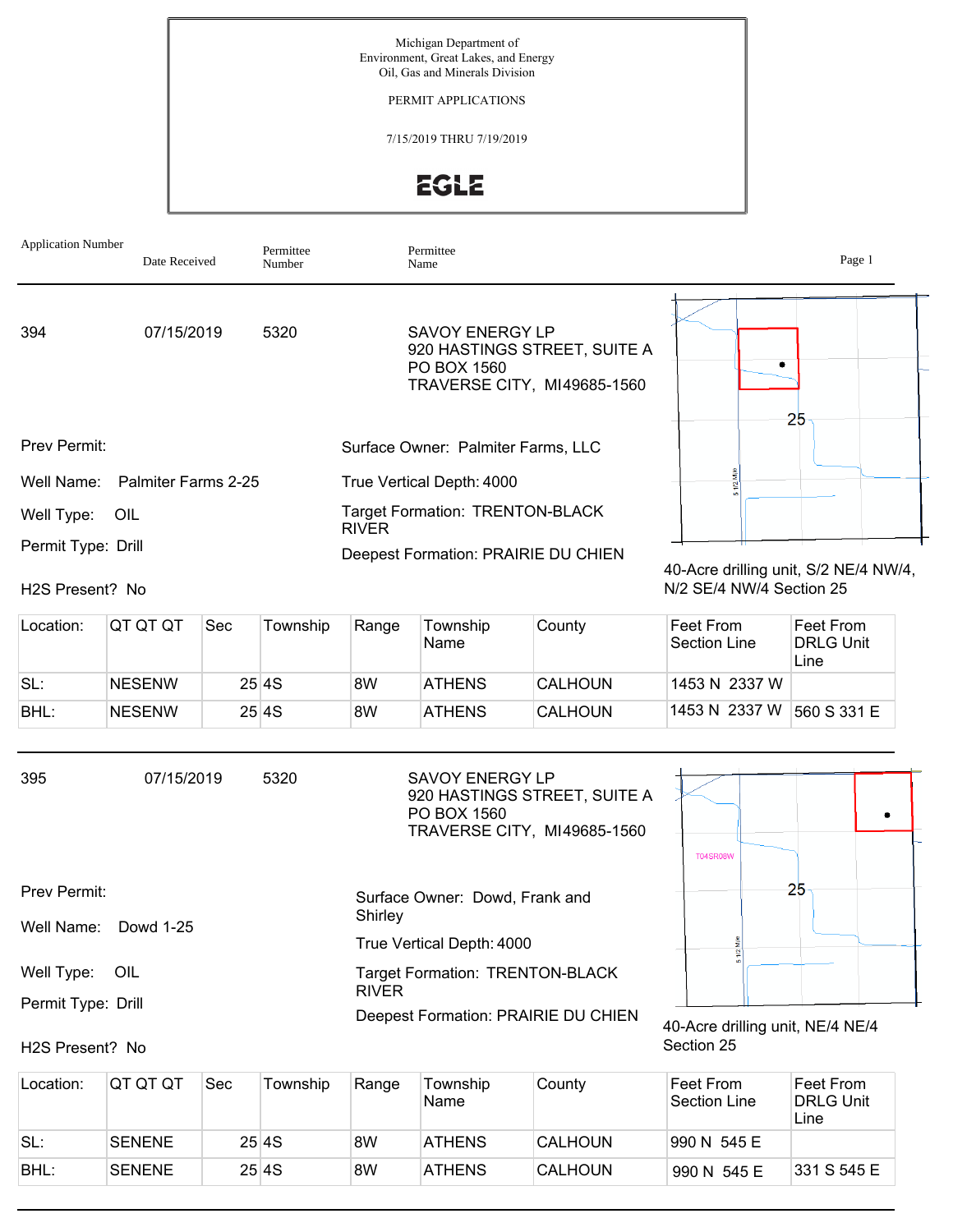Michigan Department of Environment, Great Lakes, and Energy Oil, Gas and Minerals Division

PERMIT APPLICATIONS

7/15/2019 THRU 7/19/2019

EGLE

| <b>Application Number</b>    | Date Received |     | Permittee<br>Number |              | Permittee<br>Name                                      |                                                             |                                       | Page 2                             |
|------------------------------|---------------|-----|---------------------|--------------|--------------------------------------------------------|-------------------------------------------------------------|---------------------------------------|------------------------------------|
| 397<br>Prev Permit:          | 07/15/2019    |     | 5320                |              | <b>SAVOY ENERGY LP</b><br>PO BOX 1560                  | 920 HASTINGS STREET, SUITE A<br>TRAVERSE CITY, MI49685-1560 | T                                     | $\frac{1}{2}$<br><b>T04S</b><br>30 |
|                              |               |     |                     |              |                                                        |                                                             |                                       |                                    |
| Well Name:                   | Washburn 1-30 |     |                     |              | Surface Owner: Washburn Grain &<br>Cattle Company, LLC |                                                             |                                       |                                    |
| Well Type:                   | OIL           |     |                     |              | True Vertical Depth: 4000                              |                                                             |                                       |                                    |
| Permit Type: Drill           |               |     |                     | <b>RIVER</b> |                                                        | <b>Target Formation: TRENTON-BLACK</b>                      |                                       | 40-Acre drilling unit, SW/4 NW/4   |
| H <sub>2</sub> S Present? No |               |     |                     |              |                                                        | Deepest Formation: PRAIRIE DU CHIEN                         | Section 30                            |                                    |
| Location:                    | QT QT QT      | Sec | Township            | Range        | Township<br>Name                                       | <b>Feet From</b><br>Section Line                            | Feet From<br><b>DRLG Unit</b><br>Line |                                    |
| SL:                          | <b>SWSWNW</b> |     | 30 4S               | 7W           | <b>BURLINGTON</b>                                      | <b>CALHOUN</b>                                              | 2343 N 331 W                          |                                    |
| BHL:                         | <b>SWSWNW</b> |     | 30 4S               | 7W           | <b>BURLINGTON CALHOUN</b>                              |                                                             | 2343 N 331 W                          | 331 S 331 W                        |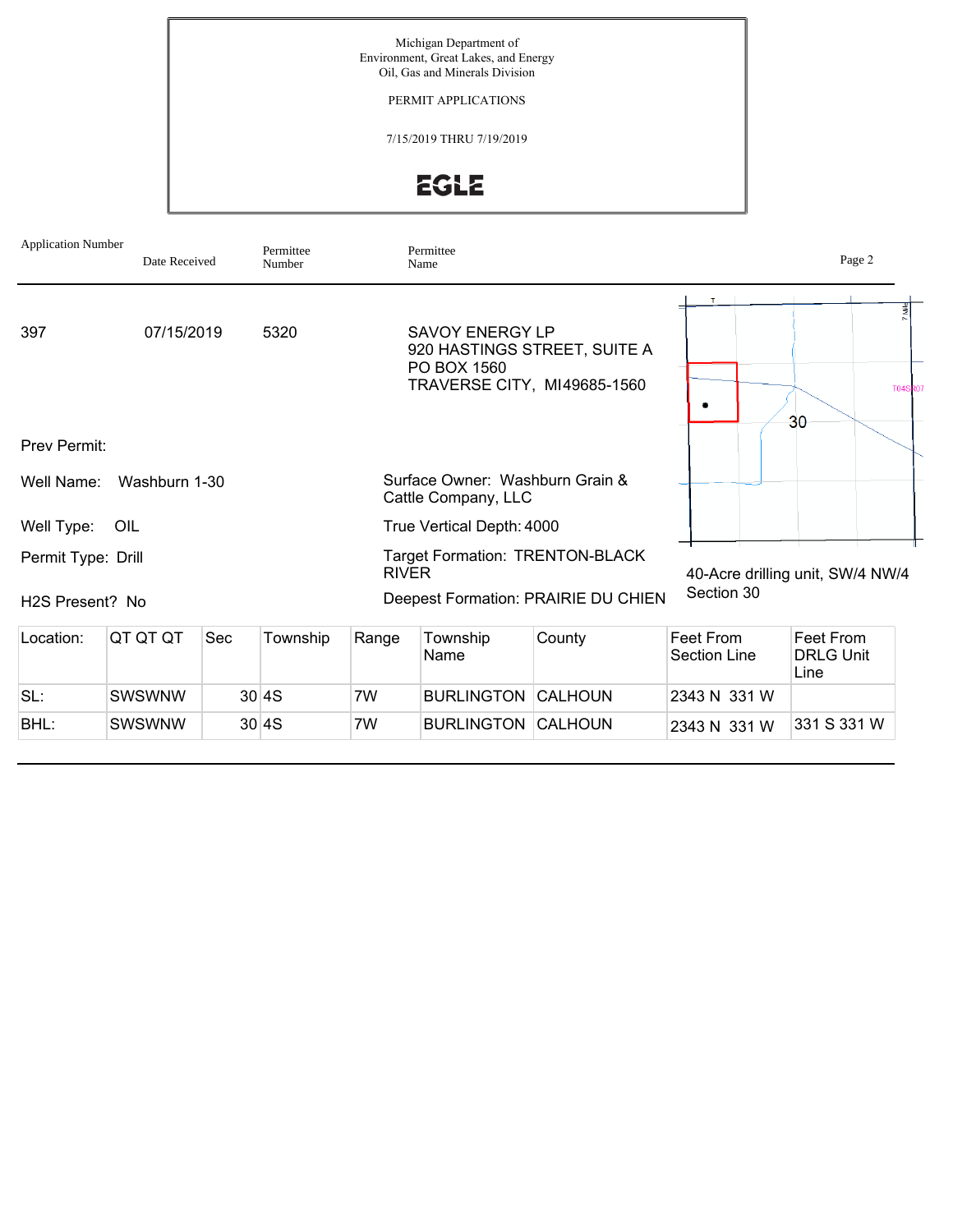Michigan Department of Environment, Great Lakes, and Energy Oil, Gas and Minerals Division

PERMIT APPLICATIONS

7/15/2019 THRU 7/19/2019

**EGLE** 

| <b>Application Number</b>    | Date Received  | Permittee<br>Number |              | Permittee<br>Name                                                                                    |                           | Page 3                           |
|------------------------------|----------------|---------------------|--------------|------------------------------------------------------------------------------------------------------|---------------------------|----------------------------------|
| 398                          | 07/16/2019     | 5320                |              | <b>SAVOY ENERGY LP</b><br>920 HASTINGS STREET, SUITE A<br>PO BOX 1560<br>TRAVERSE CITY, MI49685-1560 | <b>T04SR08W</b>           | 13                               |
| Prev Permit:                 |                |                     |              | Surface Owner: Bottomley, Susan D.                                                                   | $\mathsf{x}$<br>$\bullet$ |                                  |
| Well Name:                   | Bottomley 1-13 |                     |              | True Vertical Depth: 4000                                                                            |                           |                                  |
| Well Type:<br>OIL            |                |                     | <b>RIVER</b> | <b>Target Formation: TRENTON-BLACK</b>                                                               |                           |                                  |
| Permit Type: Drill           |                |                     |              | Deepest Formation: PRAIRIE DU CHIEN                                                                  |                           |                                  |
| H <sub>2</sub> S Present? No |                |                     |              |                                                                                                      | Section 13                | 40-Acre drilling unit, NW/4 SW/4 |

| Location: | IQT QT QT     | Sec | Township | Range | Township<br>'Name | County         | ∣Feet From<br>Section Line | Feet From<br><b>DRLG Unit</b><br>Line |
|-----------|---------------|-----|----------|-------|-------------------|----------------|----------------------------|---------------------------------------|
| 'SL:      | <b>NENWSW</b> |     | 13 4S    | 8W    | <b>ATHENS</b>     | <b>CALHOUN</b> | 2320 S 856 W               |                                       |
| BHL:      | <b>NWNWSW</b> |     | 13 4S    | 8W    | <b>ATHENS</b>     | <b>CALHOUN</b> | 2301 S 350 W               | 350 N 350 W                           |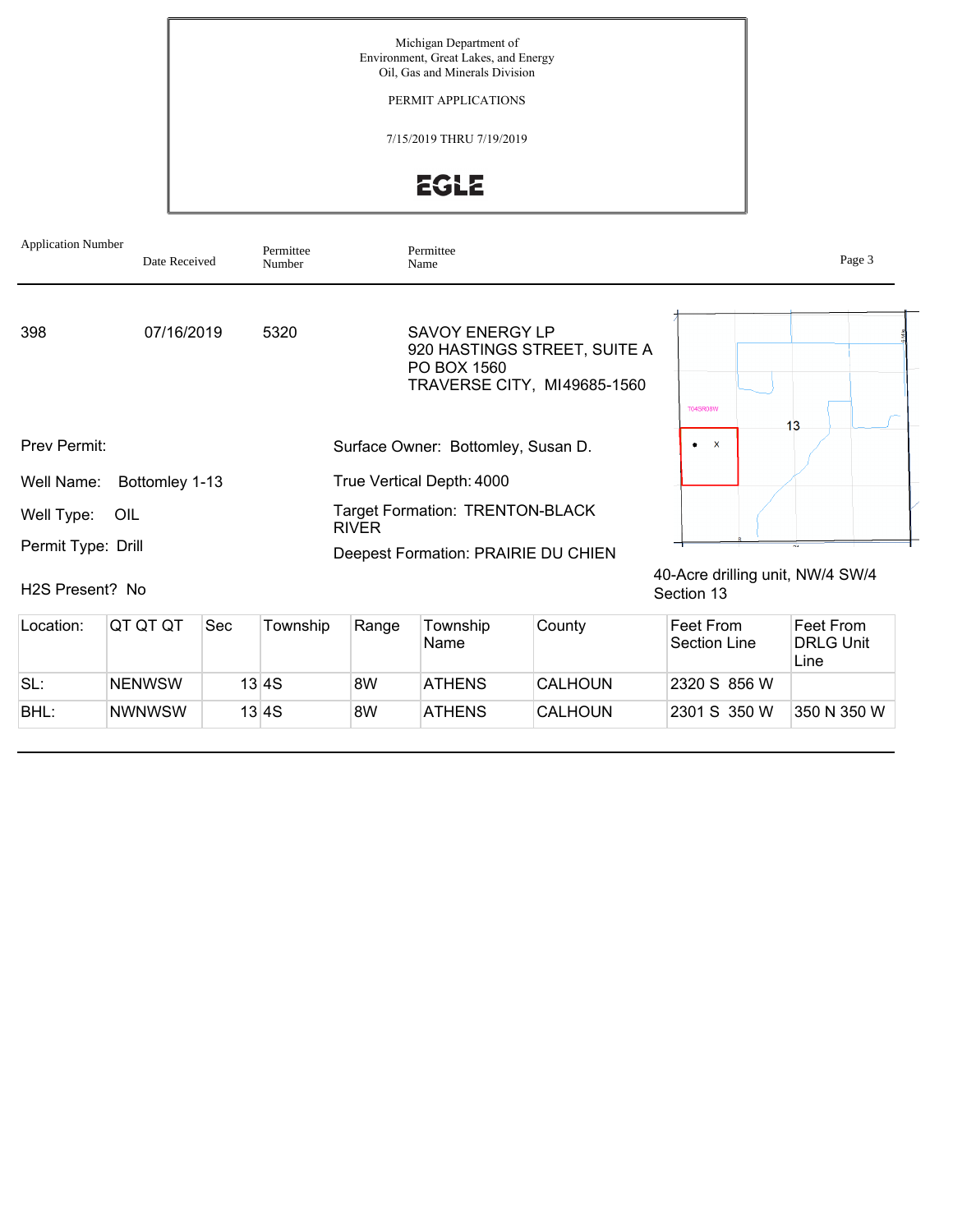|                               |                                 |                     | Michigan Department of<br>Environment, Great Lakes, and Energy                                                        |                                             |
|-------------------------------|---------------------------------|---------------------|-----------------------------------------------------------------------------------------------------------------------|---------------------------------------------|
|                               |                                 |                     | Oil, Gas and Minerals Division                                                                                        |                                             |
|                               |                                 |                     | PERMIT LIST                                                                                                           |                                             |
|                               |                                 |                     | 7/15/2019 THRU 7/19/2019                                                                                              |                                             |
|                               |                                 |                     | <b>EGLE</b>                                                                                                           |                                             |
| Permit Number                 | <b>Issue Date</b>               | Permittee<br>Number | Permittee<br>Name                                                                                                     | Page 1                                      |
| 61422                         | 7/16/2019                       | 4934                | FEDERATED OIL AND GAS<br>PROPERTIES INC<br>12719 S WEST BAY SHORE DR#5 PO<br><b>BOX 946</b><br>TRAVERSE CITY, MI49684 | Grand<br>$\times$<br>Jefferson              |
|                               | API Well No: 21-133-62018-00-00 |                     |                                                                                                                       | 34                                          |
| Prev Permit:                  |                                 |                     |                                                                                                                       |                                             |
| Well Name:                    | <b>SMITH 2-34</b>               |                     | Surface Owner: WILLIAM SMITH                                                                                          |                                             |
| Well Type:                    | Oil Well                        |                     | True Vertical Depth: 3720FT                                                                                           |                                             |
| Permit Type: Drill            |                                 |                     | <b>Target Formation: DUNDEE</b>                                                                                       |                                             |
| H <sub>2</sub> S Present? Yes |                                 |                     | <b>Deepest Formation: DUNDEE</b>                                                                                      | 40-Acre drilling unit, SE/4 NE/4 Section 34 |

| Location: | IQT QT QT     | Sec | Township | Range | Township<br>Name | County         | ∣Feet From<br>Section Line | Feet From<br><b>DRLG Unit</b><br>Line |
|-----------|---------------|-----|----------|-------|------------------|----------------|----------------------------|---------------------------------------|
| SL:       | SENENE        |     | 34 18N   | 8W    | OSCEOLA          | <b>OSCEOLA</b> | 1115 N 204 E               |                                       |
| BHL:      | <b>NESENE</b> |     | 34 18N   | 8W    | OSCEOLA          | <b>OSCEOLA</b> | 1645 N 330 E               | 1330 N 330 E                          |

| 61423               | 7/16/2019                       | 5320 | SAVOY ENERGY LP<br>920 HASTINGS STREET, SUITE A<br>PO BOX 1560<br>TRAVERSE CITY, MI49685-1560 | Riverside          |
|---------------------|---------------------------------|------|-----------------------------------------------------------------------------------------------|--------------------|
|                     | API Well No: 21-075-62002-00-00 |      |                                                                                               |                    |
| <b>Prev Permit:</b> |                                 |      |                                                                                               | 24                 |
| Well Name:          | <b>BOYCE 6-24</b>               |      | Surface Owner: David Parker Boyce<br>Revocable Trust                                          | Helen<br>Jefferson |
| Well Type:          | Oil Well                        |      | True Vertical Depth: 4500FT                                                                   |                    |
| Permit Type: Drill  |                                 |      | <b>Target Formation: TRENTON-BLACK</b><br><b>RIVER</b>                                        | $\times$           |

H2S Present? No

80-Acre R303 drilling unit, E/2 SW/4 Sec 24, 2nd well on unit

| Location: | IQT QT QT     | Sec | Township | Range | Township<br>Name | County         | Feet From<br>Section Line | Feet From<br><b>DRLG Unit</b><br>Line |
|-----------|---------------|-----|----------|-------|------------------|----------------|---------------------------|---------------------------------------|
| SL:       | <b>SWSESW</b> |     | 24 4S    | 1E    | <b>COLUMBIA</b>  | <b>JACKSON</b> | 231 S 1600 W              |                                       |
| BHL:      | <b>SESESW</b> |     | 24 4S    | 1E    | <b>COLUMBIA</b>  | <b>JACKSON</b> | 406 S 2324 W              | 406 S 331 E                           |

Deepest Formation: BLACK RIVER